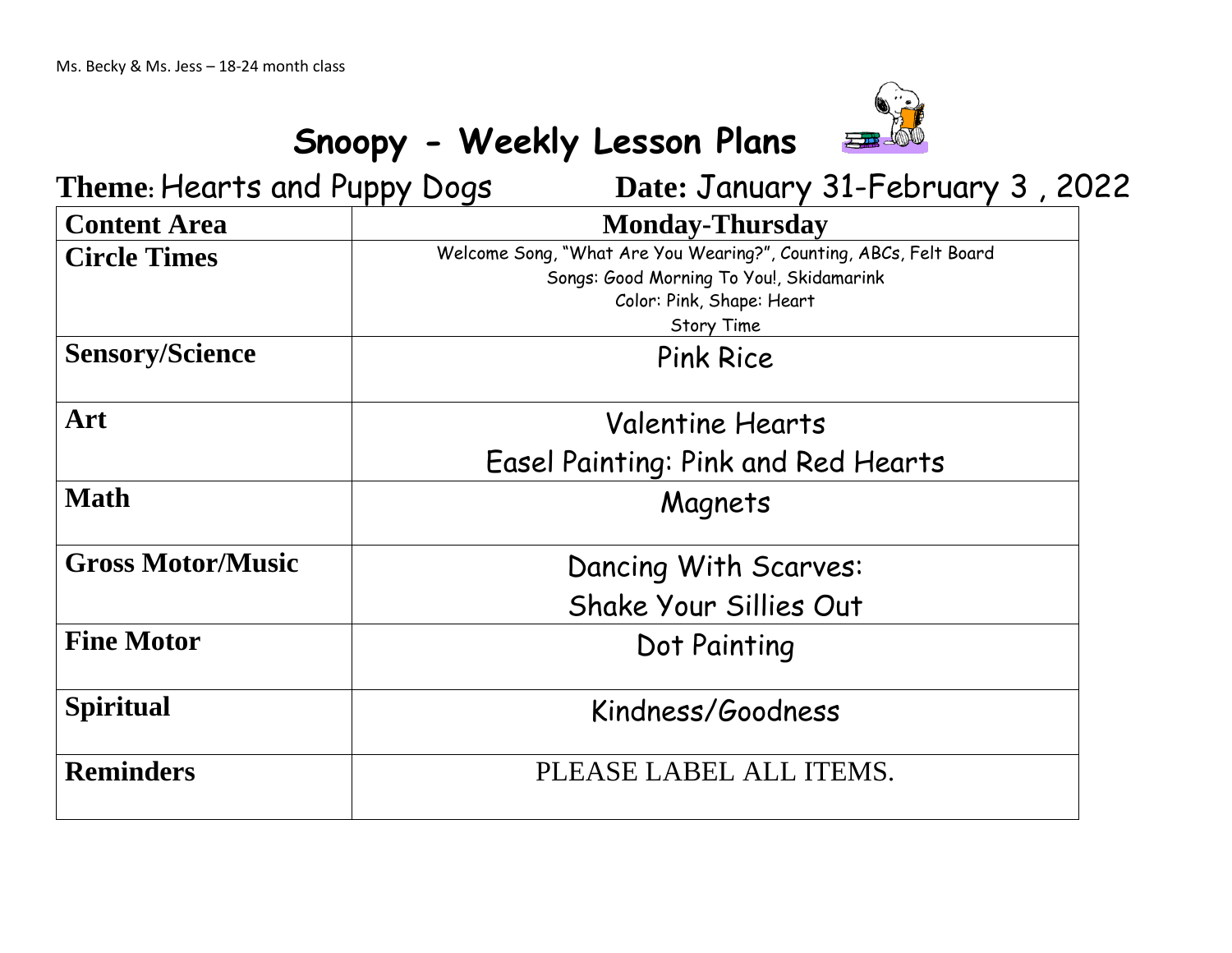

# **Snoopy - Weekly Lesson Plans**

Theme: Hearts and Puppy Dogs Date: February 7-10, 2022

| <b>Content Area</b>      | <b>Monday-Thursday</b>                                                                                                                                          |
|--------------------------|-----------------------------------------------------------------------------------------------------------------------------------------------------------------|
| <b>Circle Times</b>      | Welcome Song, "What Are You Wearing?", Counting, ABCs, Felt Board<br>Songs: Good Morning To You!, Skidamarink<br>Color: Pink, Shape: Heart<br><b>Story Time</b> |
| <b>Sensory/Science</b>   | <b>Pink Rice</b>                                                                                                                                                |
| Art                      | <b>Stained Glass Heart</b>                                                                                                                                      |
|                          | Easel Painting: Pink and Red                                                                                                                                    |
| <b>Math</b>              | <b>Counting Hearts</b>                                                                                                                                          |
| <b>Gross Motor/Music</b> | Dancing With Scarves:                                                                                                                                           |
|                          | Open, Shut Them                                                                                                                                                 |
| <b>Fine Motor</b>        | <b>Valentine Stickers</b>                                                                                                                                       |
| <b>Spiritual</b>         | Kindness/Goodness                                                                                                                                               |
| <b>Reminders</b>         |                                                                                                                                                                 |
|                          | PLEASE LABEL ALL ITEMS                                                                                                                                          |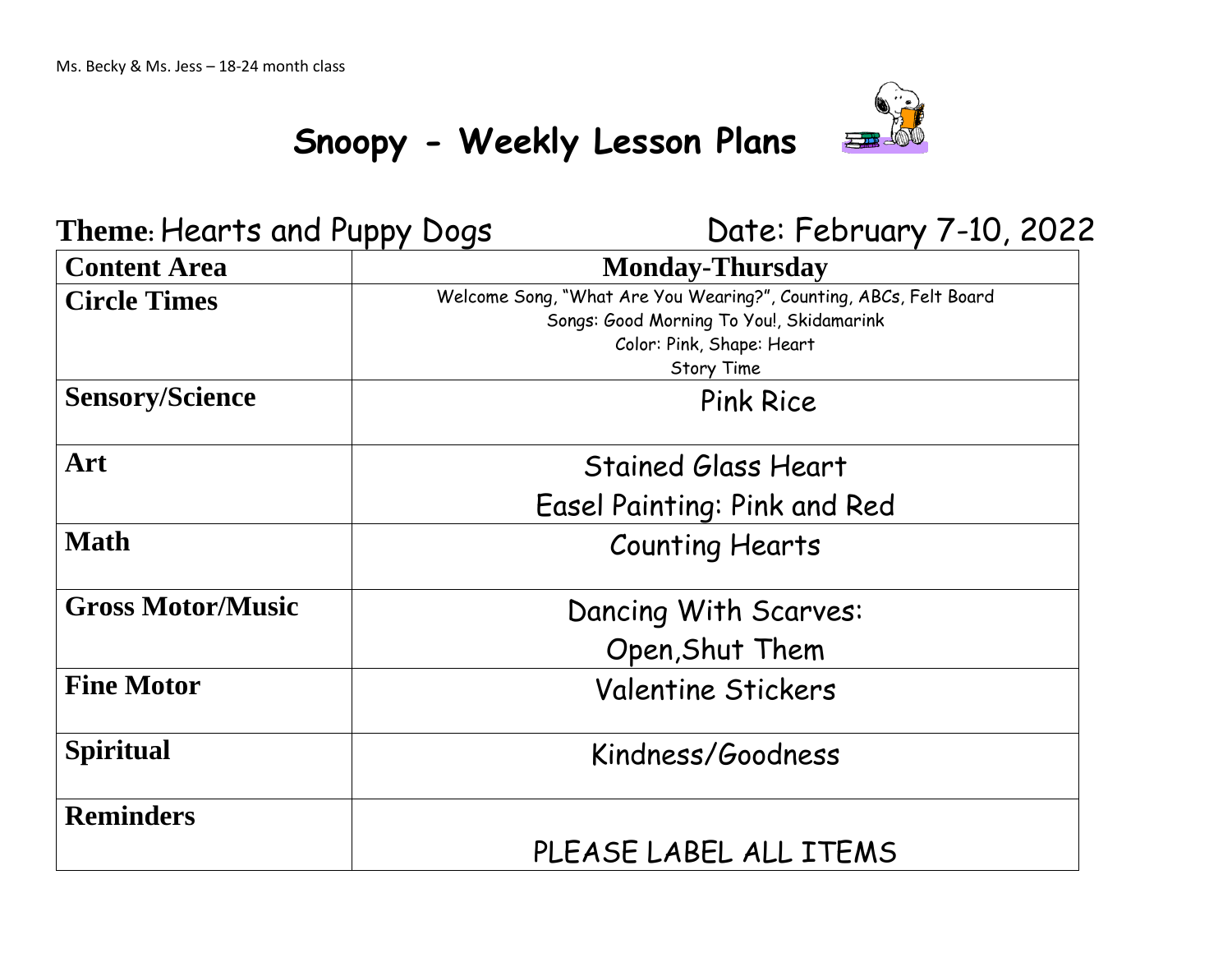# 石

 **Snoopy - Weekly Lesson Plans** 

### **Theme:** Llama,Llama/Valentine'sDate: February 14-17, 2022

| <b>Content Area</b>      | <b>Monday-Thursday</b>                                                                                                                                   |
|--------------------------|----------------------------------------------------------------------------------------------------------------------------------------------------------|
| <b>Circle Times</b>      | Welcome Song, "What Are You Wearing?", Counting, ABCs, Felt Board<br>Songs: Good Morning To You!, Skidamarink<br>Color: Pink, Shape: Heart<br>Story Time |
| <b>Sensory/Science</b>   | <b>Pink Rice</b>                                                                                                                                         |
| Art                      | Heart Wreath                                                                                                                                             |
|                          | Easel Painting: Pink and Red                                                                                                                             |
| <b>Math</b>              | <b>Big and Small</b>                                                                                                                                     |
| <b>Gross Motor/Music</b> | Dancing With Scarves:                                                                                                                                    |
|                          | The Freeze Song                                                                                                                                          |
| <b>Fine Motor</b>        | <b>Hedgehog Manipulative</b>                                                                                                                             |
| <b>Spiritual</b>         | Kindness/Goodness                                                                                                                                        |
| <b>Reminders</b>         | PLEASE LABEL ALL ITEMS                                                                                                                                   |